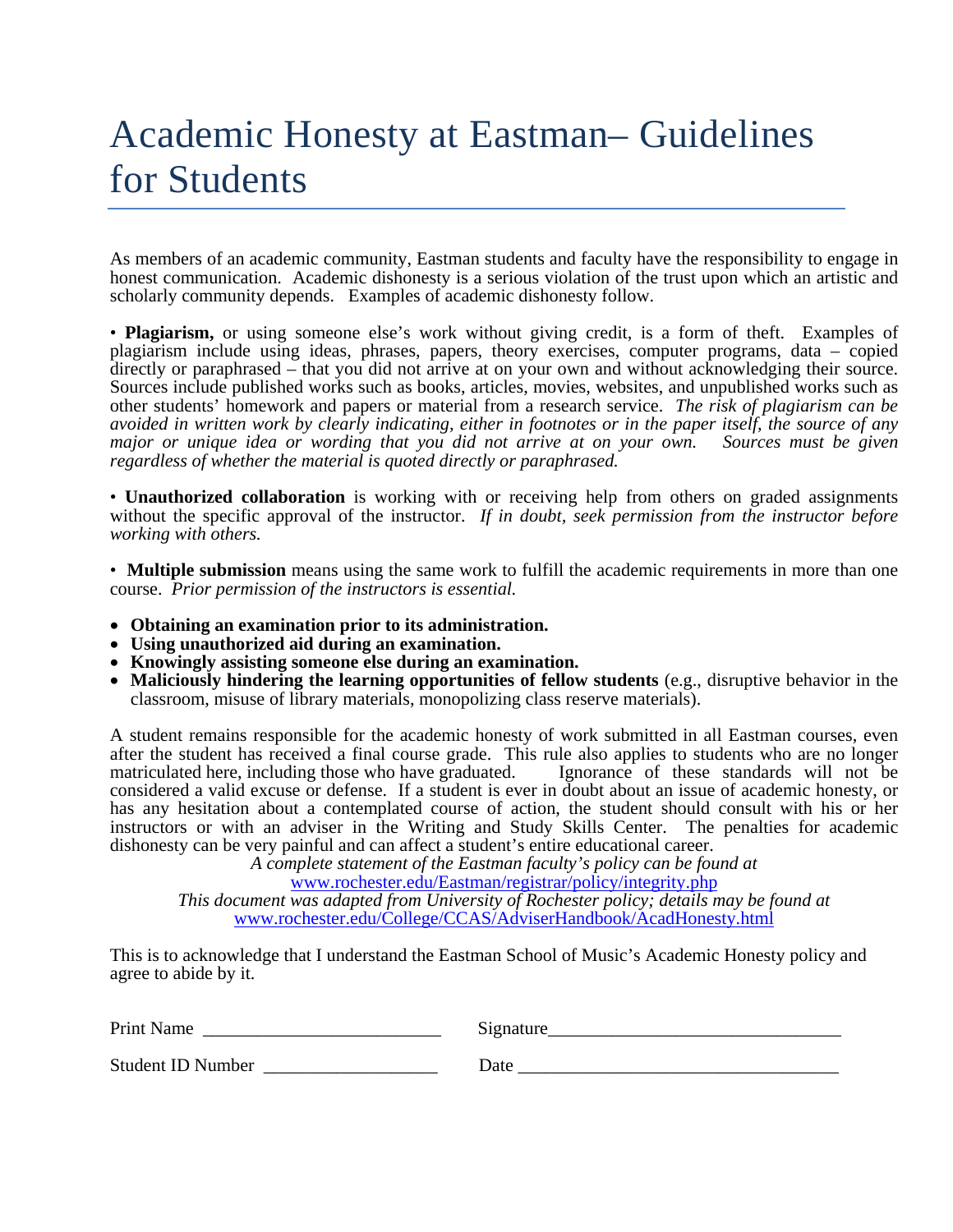### **Plagiarism: Grounds for Dismissal[1](#page-1-0)**

The word "plagiarism" comes from the Latin *plagiarius* ("kidnapper"). One writer defines it as "the wrongful act of taking the product of another person's mind, and presenting it as one's own" (Alexander Lindey, *Plagiarism and Originality* [New York: Harper, 1952], p. 2). Plagiarism in written papers is analogous to creating an audition tape by copying in the hard parts from a recording by a professional artist or fellow student. Reproducing the words and ideas of someone else without acknowledging their source is theft. The livelihood of performers, composers, and scholars alike depends upon the principle that intellectual property is no less valuable than material property. U.S. copyright law, which applies to both published and unpublished, printed and electronic, oral and written sources, protects ownership of such property, and penalties for infractions are severe. In an academic setting like ours, *failure to document your sources properly may result in a failing grade on the project, failure in the course, academic probation, suspension, and even expulsion from the school.*

In some cases, when students are new to research methods and procedures of citation, plagiarism can be unintentional. In other cases, inadvertent plagiarism may be the result of sloppy notetaking, in which a student has not kept careful track of words and ideas that are copied out from a book, article, liner notes, or online web site. Students should, in any case, understand the full range of ways in which the ideas of others can be represented and cited, especially since all plagiarism intentional or not—will be punished. The cases below illustrate a few examples of what must be done to avoid plagiarism.

Precise details of citation format will not be addressed here, as individual instructors may prefer different styles of citation in written work. These should be made clear in instructions to their students.

The passage below comes from Charles Rosen, *The Romantic Generation* (Cambridge, Mass.: Harvard University Press, 1995), p. 472. It is followed by illustrations of acceptable and unacceptable ways of using that passage in a paper.

#### *SOURCE:*

 $\overline{a}$ 

Superficially, Liszt and Berlioz had much in common: they both exploited a satanic public image, and enjoyed a Gothic taste for the macabre with all its paraphernalia—witches' Sabbath, march to the scaffold, dance of death. They were both virtuoso conductors, and did perhaps more than anyone else of their time to create the modern image of the orchestral director as an international star. The music they wrote, however, was worlds apart, and the controversy each excited was of a very different nature.

#### *1) "Cut and Paste Plagiarism"*

Cutting and pasting the above passage, or any part of it, without using quotation marks and a footnote citing your source, constitutes the most blatant form of plagiarism. In addition, simply listing Rosen's work in a bibliography at the end of your paper while failing to indicate that you borrowed this particular passage would make you equally guilty of "Cut and Paste Plagiarism." [Solution: use quotation marks and a footnote or endnote citing your source.]

<span id="page-1-0"></span><sup>&</sup>lt;sup>1</sup> The material presented here is based in part on Section 1.6 of the *MLA Handbook for Writers of Research Papers*, eds. Joseph Gibaldi and Walter S. Achtert, 2<sup>nd</sup> ed. (New York: The Modern Language Association of America, 1984), pp. 19-23.